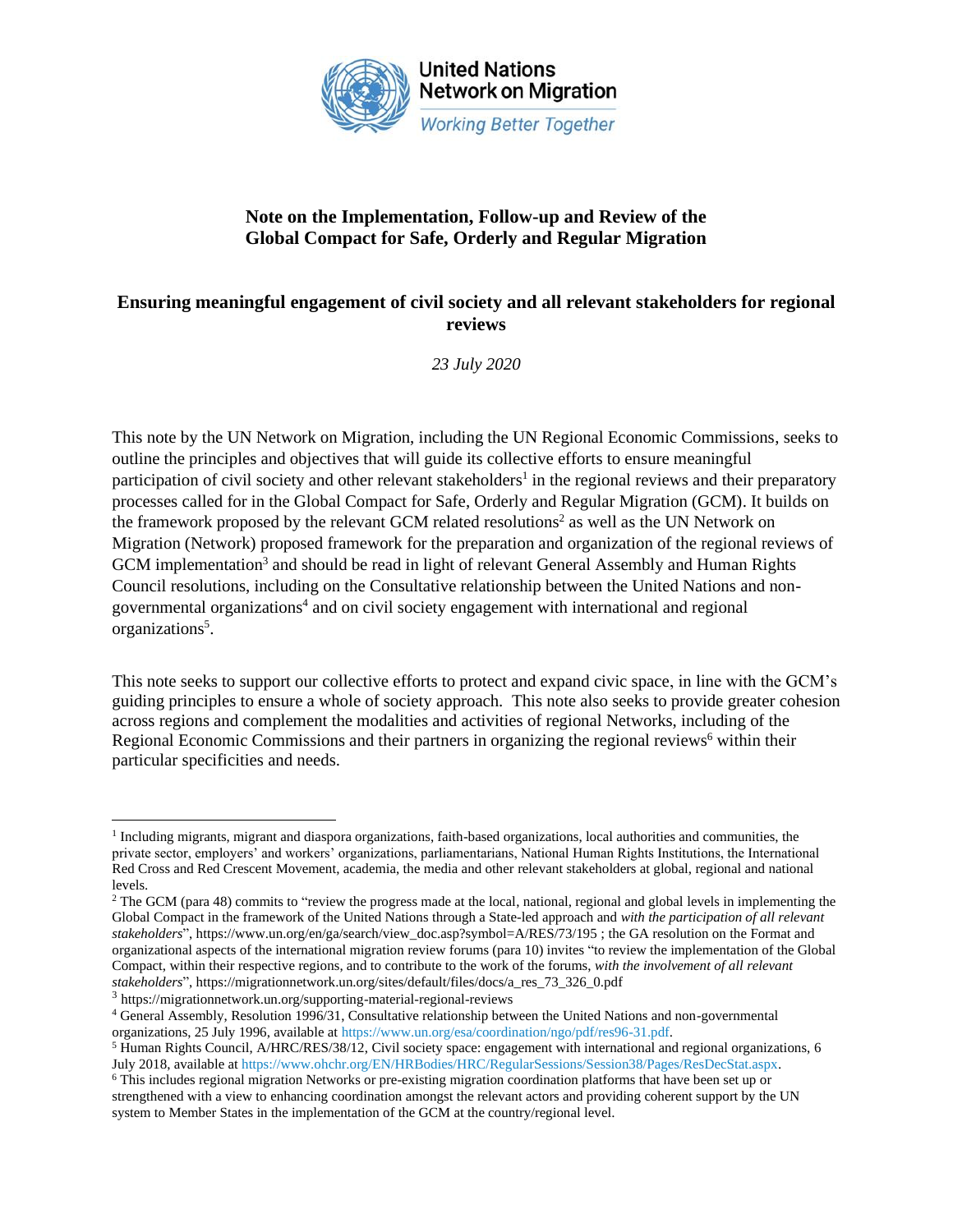

### **Background and key principles for meaningful stakeholder engagement in the GCM regional reviews**

In resolution 73/195 ("Global Compact for Safe, Orderly and Regular Migration"), the General Assembly:

- Committed to a whole-of-society approach promoting broad multi-stakeholder partnerships to address migration in all its dimensions by including migrants, diasporas, local communities, civil society, academia, the private sector, parliamentarians, trade unions, national human rights institutions, the media and other relevant stakeholders in migration governance (para 15 (j)).
- Committed to implementing the GCM at the national, regional and global in cooperation and partnership with migrants, civil society, migrant and diaspora organizations, faith-based organizations, local authorities and communities, the private sector, trade unions, parliamentarians, National Human Rights Institutions, the International Red Cross and Red Crescent Movement, academia, the media and other relevant stakeholders (para 41 and 44).
- Review the progress made at local, national, regional and global levels in implementing the Global Compact in the framework of the United Nations through a State-led approach and with the participation of all relevant stakeholders (para 48).
- Encouraged all Member States to develop, as soon as practicable, ambitious national responses for the implementation of the Global Compact, and to conduct regular and inclusive reviews of progress at the national level, such as through the voluntary elaboration and use of a national implementation plan. Such reviews should draw on contributions from all relevant stakeholders, as well as parliaments and local authorities, and serve to effectively inform the participation of Member States in the International Migration Review Forum and other relevant (para 53).

A whole of society approach to the regional reviews would promote genuine engagement of stakeholders which strives to be non-tokenistic and to reach beyond a limited set of actors with greater access to UN processes. Genuine engagement actively aims at inclusivity, transparency and diversity in all stages including the preparatory process for reviews, the review meetings and follow up towards the IMRF in 2020 as follows:

*Transparency:* Generating an open call for engagement to all relevant stakeholders across sectors, countries and sub-regions*;* Providing an open and equal channel to receive inputs from all relevant stakeholders, including from any relevant regional, preparatory, sectoral and selforganized processes where stakeholders are engaging;

*Inclusivity:* Creating room for the widest possible access to all relevant stakeholders through different forms of engagement; In consideration of physical or virtual capacity limitations genuine engagement should go beyond mere attendance of the meetings themselves.

*Diversity:* Ensuring non-discriminatory access to all, with particular attention to underrepresented voices, including migrants themselves; Giving due consideration to the genuine engagement of all relevant stakeholders every opportunity should be taken to support diversity of stakeholder participation , with particular emphasis on under-represented voices including and not limited to: women, children, youth, older persons, persons with disabilities, persons belonging to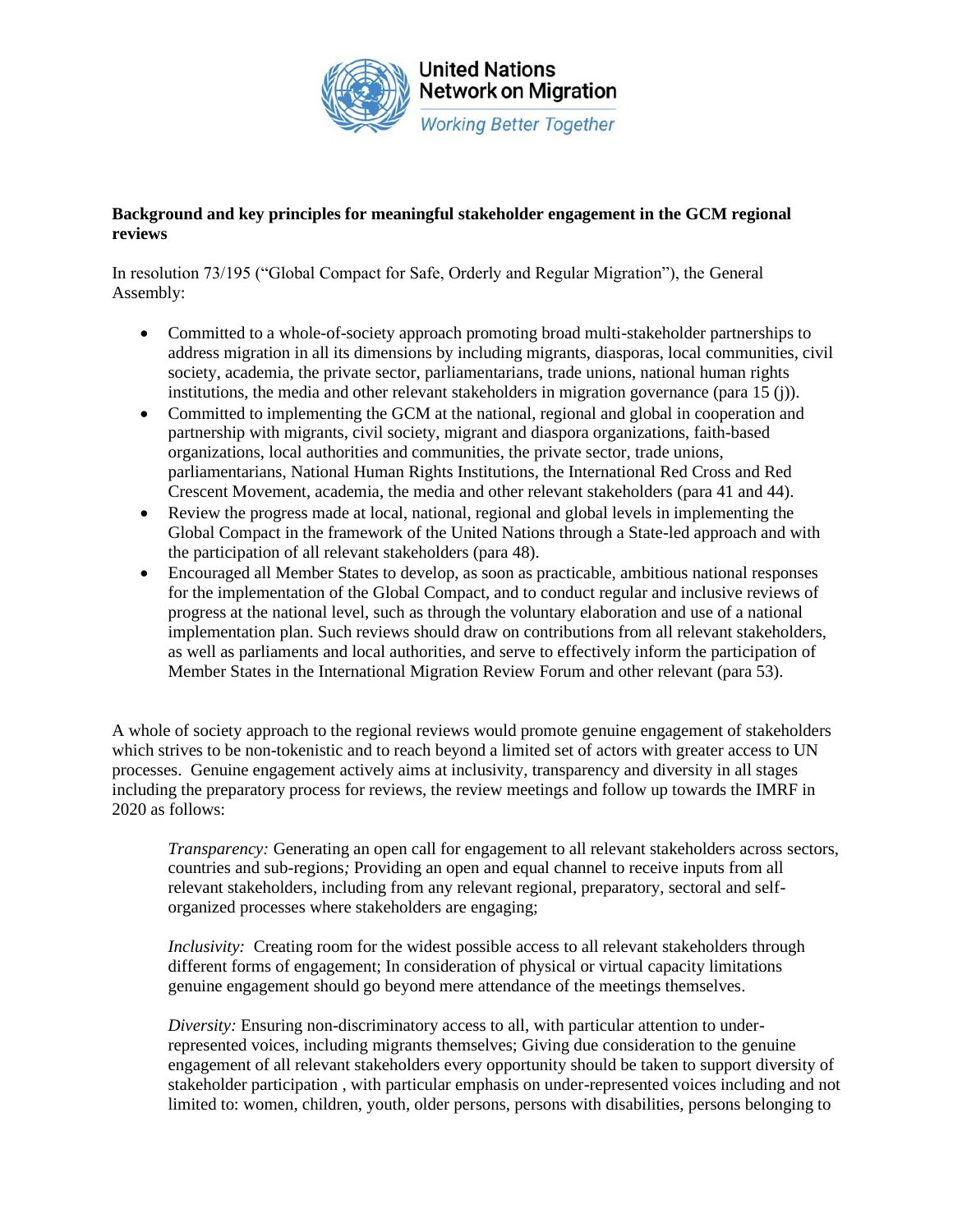

# **United Nations Network on Migration**

**Working Better Together** 

ethnic, religious, national, linguistic and racial minorities, migrants, diaspora, grassroots level actors, LGBTI migrants, indigenous peoples and others not associated with or organized in nongovernmental organizations<sup>7</sup>.

*Meaningful participation:* All relevant stakeholders should have equal and effective access to all preparatory, follow-up and review processes, including to provide inputs to preparatory documents and agendas, as experts, panelists and speakers in the regional review meetings, and to have access to all side-events, spaces and discussions. The mobilization of resources is encouraged to enable the meaningful participation of stakeholders, including to enable capacity building, preparatory activities and travel.

This note is divided into four sections which present key principles for engagement and checklists of considerations to ensure meaningful stakeholder engagement in all phases: 1) the Preparatory process; 2) the Inter-governmental meeting; and 3) Financial implications. The sections further address cross-cutting implications related to the impact of COVID 19 on engagement based on relevant guidance<sup>8</sup>. There is also an annex to this document that touches on general considerations which would apply broadly to any consultative process.

### **Support provided by the Network to ensure meaningful stakeholder engagement in the preparation and organization of regional reviews<sup>9</sup>**

### **I. Preparatory process**

- Stakeholders shall be meaningfully involved in supporting the preparation and organization of the reviews through appropriate methods of consultation accessible equally to all relevant actors, including by soliciting their inputs to background documents, the organization of work and agenda, the list of panelists and moderators. Furthermore, opportunities should be provided for stakeholders to organize activities and side events during the meetings organized to support reviews.
- The Network, through its regional Networks<sup>10</sup> and the Regional Economic Commissions, will support meaningful engagement of stakeholders in the preparation of a voluntary stocktaking of the implementation of the GCM at national level ('voluntary GCM review') to be presented during the regional review, as appropriate. This may involve developing additional voluntary surveys targeted at stakeholders.
- The Network will provide an online space on the GCM Knowledge Platform dedicated to written submissions provided as part of the regional review process. Submissions from all relevant stakeholders, as well as relevant subregional, regional, and cross-regional processes, platforms and organizations are encouraged and should be uploaded to these online spaces.
- Calls for inputs should facilitate wide participation of all relevant stakeholders by giving sufficient advance notice, disseminating a public call, including on the relevant regional review

<sup>7</sup> Human Rights Council, A/HRC/RES/38/12, Civil society space: engagement with international and regional organizations, 6 July 2018, available a[t https://www.ohchr.org/EN/HRBodies/HRC/RegularSessions/Session38/Pages/ResDecStat.aspx.](https://www.ohchr.org/EN/HRBodies/HRC/RegularSessions/Session38/Pages/ResDecStat.aspx) <sup>8</sup> <https://bangkok.ohchr.org/wp-content/uploads/2020/05/CivicSpaceandCovid.pdf>

<sup>9</sup> Based on and complementing the UN Network on Migration's *Suggested checklist for preparing and organizing regional reviews*

<sup>10</sup> <https://migrationnetwork.un.org/about>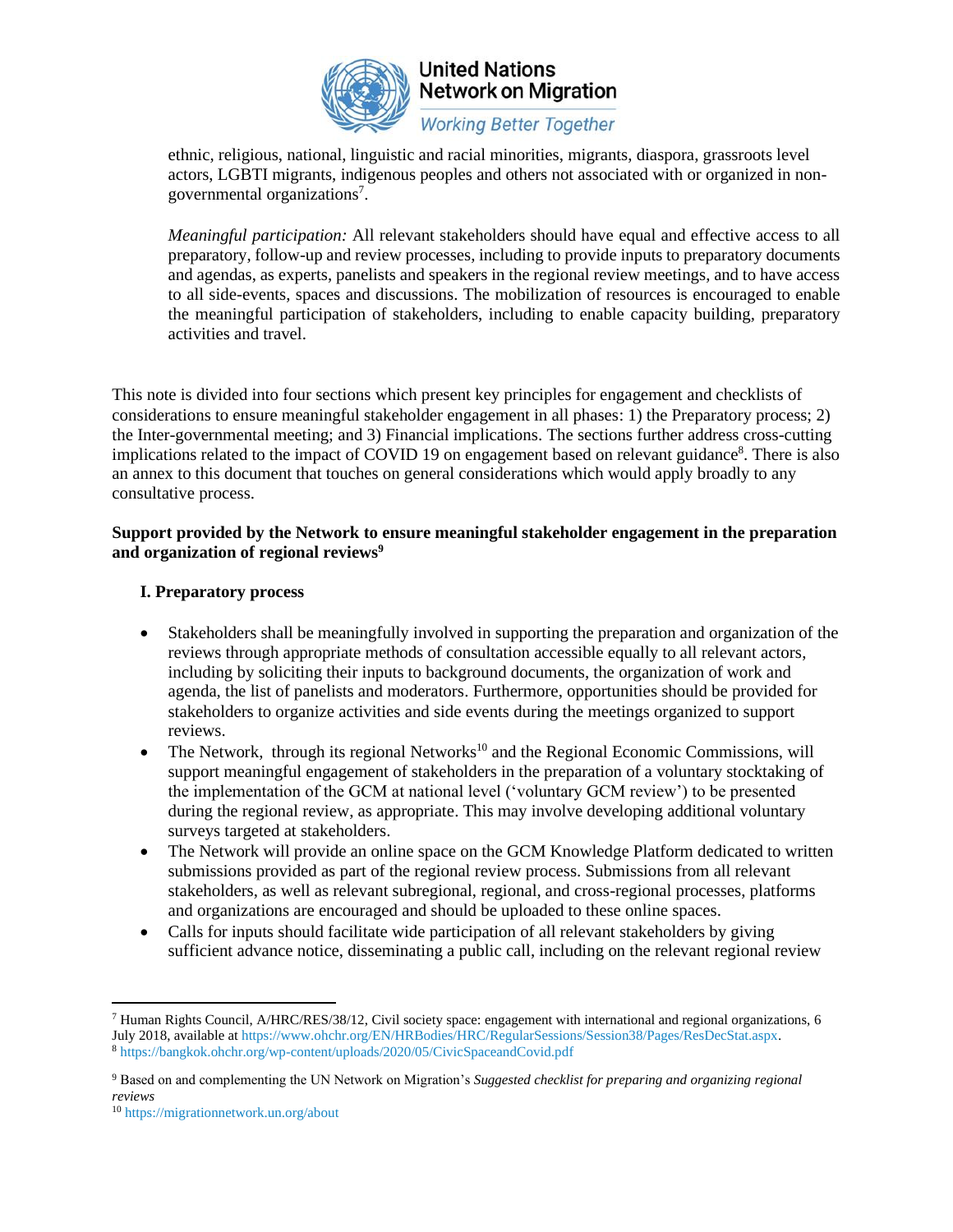

## **United Nations Network on Migration**

**Working Better Together** 

websites, making the information available in multiple languages, as relevant, and providing a questionnaire or guiding questions, including child and youth-friendly versions, where possible.

- Preparatory, consultations with the participation of all relevant stakeholders should be held, including at sub-regional and sub-national levels where possible. Consultations may be divided into smaller discussions, for example on each of the four thematic roundtable clusters as identified in the resolution on the format and organizational aspects of the International Migration Review Forum<sup>11</sup> and virtual modalities could be explored to allow broader and more inclusive participation, particularly in the current Covid-19 context.
- To reduce cost and travel and in light of travel restrictions likely to persist in the COVID-19 pandemic period, the Network and Regional Economic Commissions, will seek to provide online discussion platforms for stakeholders in preparation for the regional reviews. These platforms could provide a space to hold meetings and give substantive feedback to agendas, background documents, and allow for Member States and stakeholders to set up video conferences.
- In light of potential COVID-19 restrictions which reduce meetings room capacity, hybrid meetings that are part virtual and part in person could be considered. This will be relevant also since travel restrictions may limit the participation of stakeholders more than other actors. However, wherever relevant, efforts should be put in place to ensure stakeholders physical participation also in case of limited seating, for example with access to alternative rooms enabling stronger interaction and enhancing unity of efforts between Governments, organizations and stakeholders. Moreover it will be important to find the right balance or virtual and physical participation as many stakeholders may not have the resources or capacities to participate virtually.
- Relevant stakeholders listed in the GCM should be able to participate and regional Networks may consider re-activating the independent registration process for stakeholder engagement used for the GCM process, so that it can also be used in the regional reviews.

### **II. The Inter-governmental meeting**

- An open registration process is widely disseminated at least eight weeks in advance. Applications are considered by the Network at global and regional levels and UN Regional Economic Commissions (RECs).
- Participation should aim to ensure representation of all stakeholder categories in each region among civil society organizations and other relevant stakeholders including migrants, migrant and diaspora organizations, faith-based organizations, employers' and workers' organizations, trade unions, the private sector, local authorities and communities, National Human Rights Institutes, parliamentarians, the International Red Cross and Red Crescent Movement, academia and the media and other relevant stakeholders at global, regional and national levels.
- Due regard must be paid to geographic balance, gender and racial (or national) balance and sectoral diversity, as well as reflection of the whole-of-government and whole-of-society, in the selection of keynote speakers, panelists and moderators. There should be no single-sex panels.
- The Network will support the meaningful participation of stakeholders in the review meetings including with regards to access to various sessions and representation in panels and roundtables in the official agenda.

<sup>11</sup> <https://www.un.org/pga/73/wp-content/uploads/sites/53/2019/06/IMRF.pdf>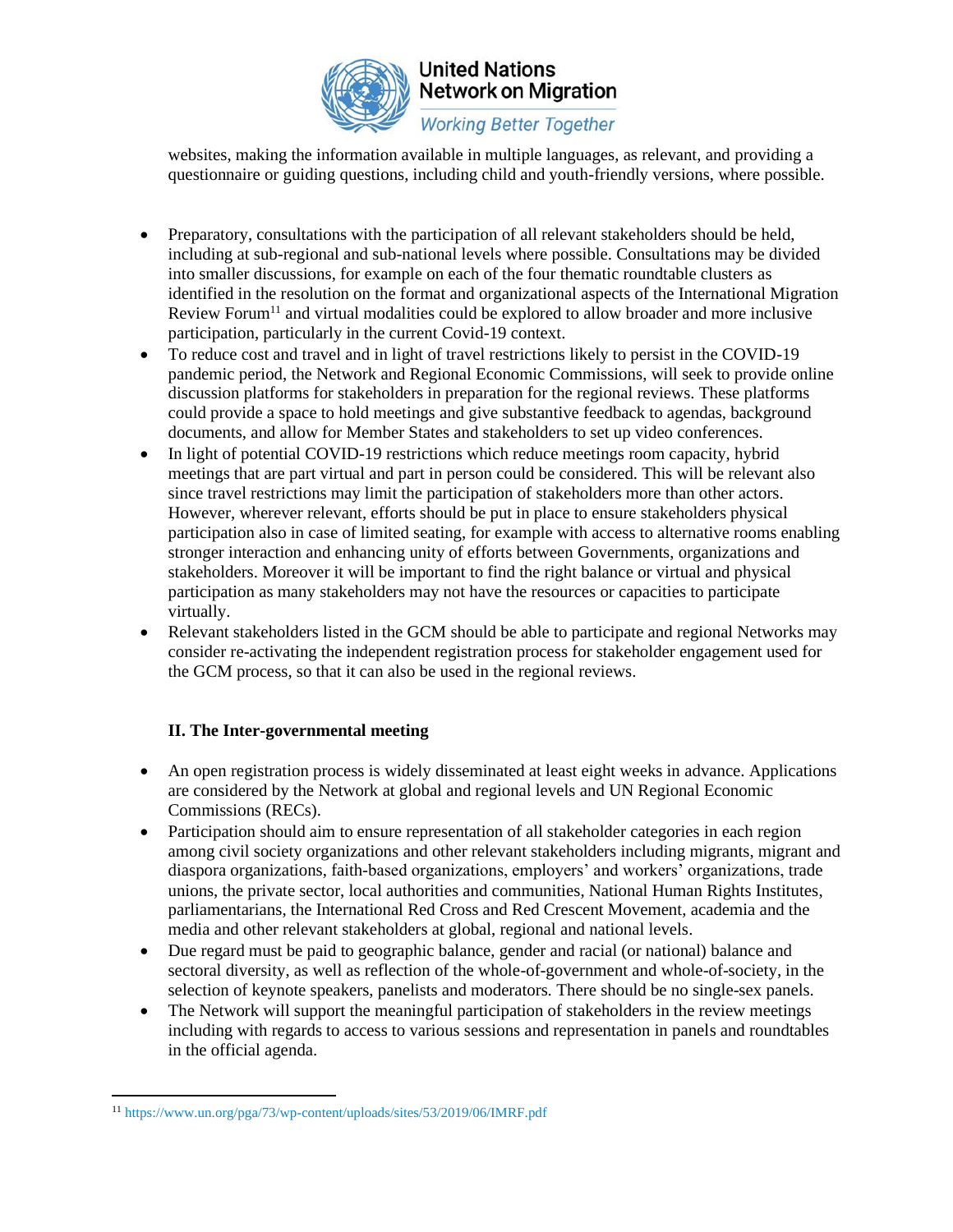

### **United Nations Network on Migration**

**Working Better Together** 

- If reviews are held virtually, the Network including at regional levels and Regional Economic Commissions, could host virtual stakeholder consultations in the weeks leading up to the regional review meeting. Such consultations may be structured around the four thematic clusters and/or other priorities identified in the region.
- The regional review meeting and the stakeholder consultation should be webcast.
- The Network including at regional levels and Regional Economic Commissions, will hold a stakeholder evaluation session after each regional review from which learning can be captured to inform future meetings, guidance and support. This could be undertaken virtually and could include surveys as well as open discussion modalities.

### **III) Financial implications**

- To ensure diverse and inclusive stakeholder participation for in-person review meetings, it is recommended to allocate a portion of the budget from the dedicated funding window of the Migration MPTF towards travel and accommodations for stakeholders to the multi-stakeholder consultation and regional review "as outlined under articles 48 to 50 of General Assembly resolution 73/195".<sup>12</sup>
- An open application process will be facilitated by each UN Regional Economic Commission, jointly with the Network. Allocation decision will be made by the Chair of the Migration MPTF Steering Committee based on recommendations from the Network and funding available under the dedicated funding window. The priority for selection should be to ensure representation by all relevant stakeholders.
- To ensure the meaningful and equal participation of all stakeholders, it is recommended that supporting documents and discussions are translated and interpreted in the UN official languages of the meeting for each region, where feasible.

<sup>&</sup>lt;sup>12</sup> Migration Multi-Partner Trust Fund Start-Up Fund For Safe, Orderly And Regular Migration, Operations Manual Revision of April 2020, p.25, http://mptf.undp.org/factsheet/fund/MIG00